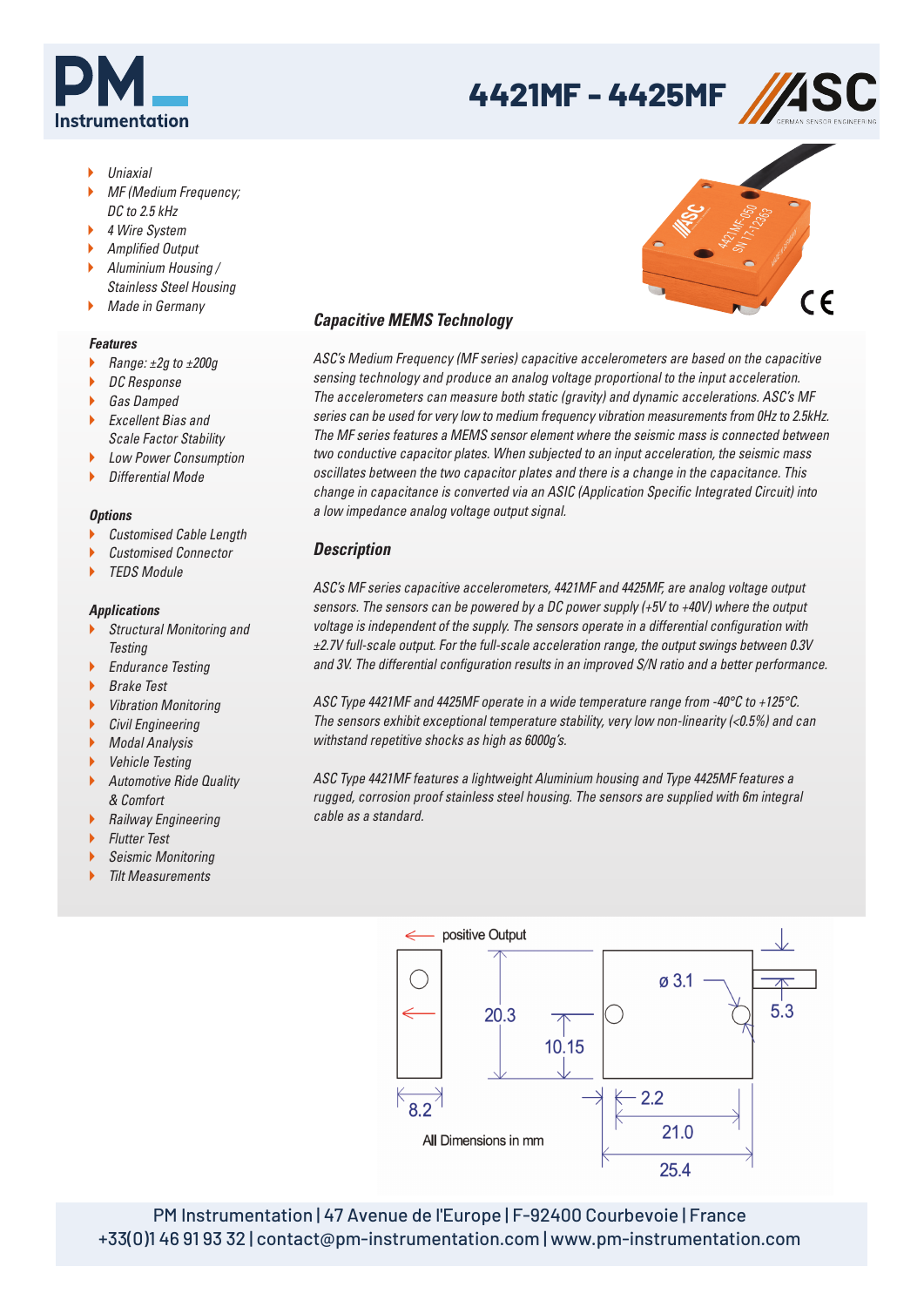

# *Typical Specifications*

**DYNAMIC**

|                             | Range $(\pm g)$      |                        |                                                                                        |                 |      |      |      |      |  |  |  |
|-----------------------------|----------------------|------------------------|----------------------------------------------------------------------------------------|-----------------|------|------|------|------|--|--|--|
|                             |                      | $\overline{2}$         | 5                                                                                      | 10              | 30   | 50   | 100  | 200  |  |  |  |
| Sensitivity                 | mV/g                 | 1350                   | 540                                                                                    | 270             | 90   | 54   | 27   | 13.5 |  |  |  |
| Frequency response: ±5%     | Hz                   | 700                    | 700                                                                                    | 1400            | 1600 | 1800 | 1800 | 1800 |  |  |  |
| Amplitude non-linearity     | %FS0                 |                        |                                                                                        | < 0.5           |      |      |      |      |  |  |  |
| Transverse sensitivity      | $\%$                 |                        |                                                                                        | $3$             |      |      |      |      |  |  |  |
| <b>Shock limit</b>          | $9$ pk               |                        | 6000 (0.1ms, half-sine)                                                                |                 |      |      |      |      |  |  |  |
| Recovery time               | ms                   |                        | 1                                                                                      |                 |      |      |      |      |  |  |  |
| <b>ELECTRICAL</b>           |                      |                        |                                                                                        |                 |      |      |      |      |  |  |  |
| <b>Excitation voltage</b>   | V DC                 |                        | 5 to 40                                                                                |                 |      |      |      |      |  |  |  |
| Supply current              | mA                   |                        | 5                                                                                      |                 |      |      |      |      |  |  |  |
| Zero acceleration output    | $\pm mV$             |                        |                                                                                        | 50              |      |      |      |      |  |  |  |
| Output Impedance            | Ω                    |                        | 300                                                                                    |                 |      |      |      |      |  |  |  |
| Isolation                   |                      |                        | Case Isolated                                                                          |                 |      |      |      |      |  |  |  |
| Spectral noise              | $\mu$ g/ $\sqrt{Hz}$ | 10                     | 20                                                                                     | 35              | 100  | 170  | 340  | 680  |  |  |  |
| Residual / Broadband noise  |                      |                        |                                                                                        |                 |      |      |      |      |  |  |  |
| (±5% frequency range)       | $\mu V$              | 360                    | 290                                                                                    | 360             | 360  | 390  | 390  | 390  |  |  |  |
| <b>ENVIRONMENTAL</b>        |                      |                        |                                                                                        |                 |      |      |      |      |  |  |  |
| Temperature coefficient     |                      |                        |                                                                                        |                 |      |      |      |      |  |  |  |
| of sensitivity              | $\%$ /°C             |                        |                                                                                        | 0.01            |      |      |      |      |  |  |  |
| (Thermal sensitivity shift) |                      |                        |                                                                                        |                 |      |      |      |      |  |  |  |
| Temperature coefficient     |                      |                        |                                                                                        |                 |      |      |      |      |  |  |  |
| of bias                     | mg/°C                | 0.2                    | 0.5                                                                                    | $\mathbf{1}$    | 3    | 5    | 10   | 20   |  |  |  |
| (Thermal zero shift)        |                      |                        |                                                                                        |                 |      |      |      |      |  |  |  |
| Operating temperature range | °C                   |                        | $-40$ to $+125$                                                                        |                 |      |      |      |      |  |  |  |
| Storage temperature range   | °C                   |                        | $-55$ to $+125$                                                                        |                 |      |      |      |      |  |  |  |
| Humidity/Sealing            |                      |                        |                                                                                        | <b>IP67</b>     |      |      |      |      |  |  |  |
| <b>PHYSICAL</b>             |                      |                        |                                                                                        |                 |      |      |      |      |  |  |  |
| Sensing element             |                      | <b>MEMS Capacitive</b> |                                                                                        |                 |      |      |      |      |  |  |  |
| Case material               |                      |                        | Aluminium/Stainless Steel                                                              |                 |      |      |      |      |  |  |  |
| Connector (at cable end)    |                      |                        |                                                                                        | <b>Optional</b> |      |      |      |      |  |  |  |
| Mounting                    |                      |                        | Adhesive/screw holes                                                                   |                 |      |      |      |      |  |  |  |
| Weight (without cable)      | gram                 |                        | ASC 4421MF: 10                                                                         |                 |      |      |      |      |  |  |  |
|                             |                      |                        |                                                                                        | ASC 4425MF: 22  |      |      |      |      |  |  |  |
| Cable                       |                      |                        | 12 gram/meter PUR; Li6YD11Y-T150 5*0.06mm <sup>2</sup> (AWG 30); Diameter: 2.9 ± 0.2mm |                 |      |      |      |      |  |  |  |

PM Instrumentation | 47 Avenue de l'Europe | F-92400 Courbevoie | France +33(0)1 46 91 93 32 | contact@pm-instrumentation.com | www.pm-instrumentation.com